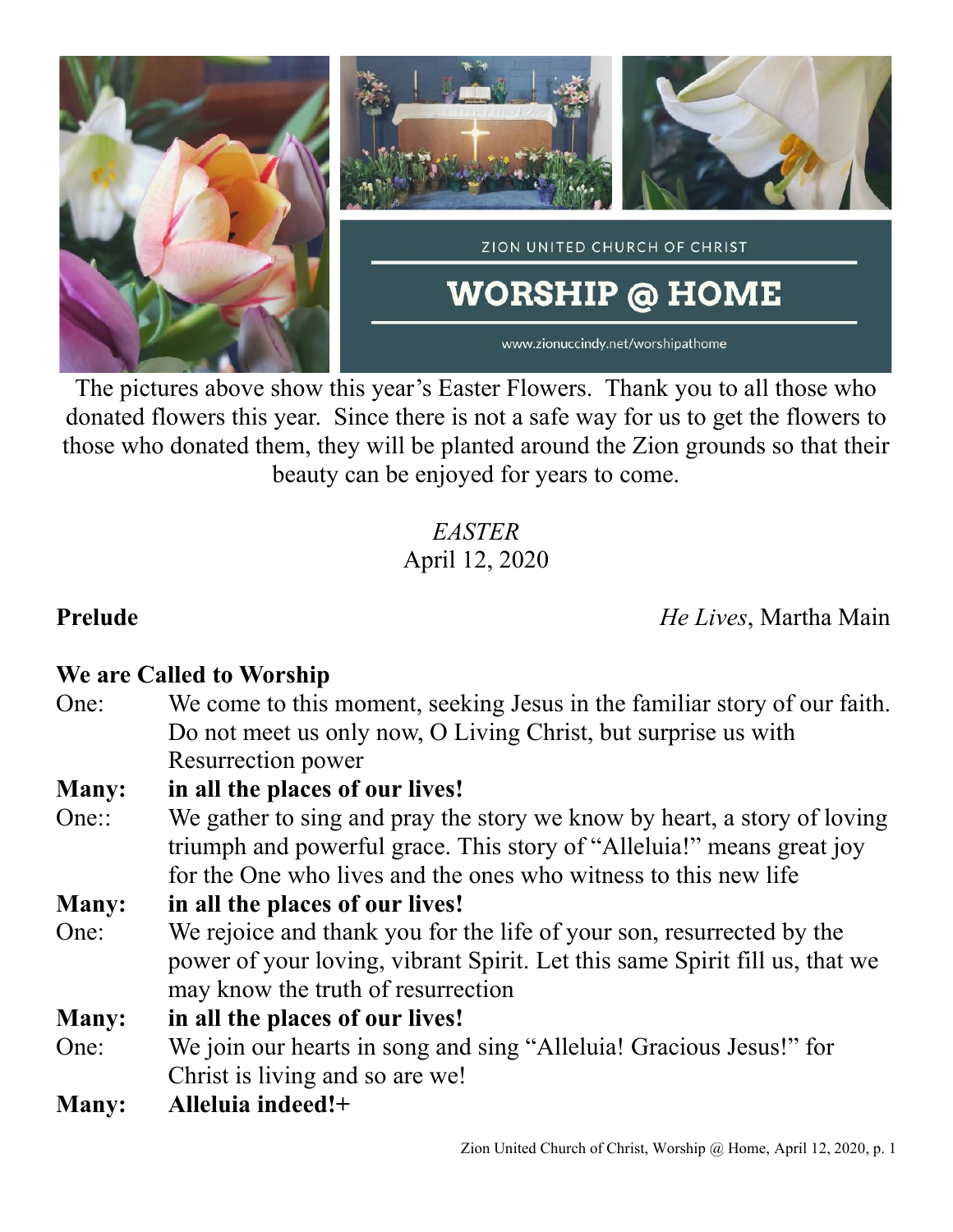**Gathering Prayer** (unison) - **Good News God, in the midst of deep sorrow and grief your angels appeared to the faithful women of Jesus' company, bringing them news more awe-inspiring than they could imagine – Christ is Risen! Surely your angels can interrupt our lives, too, breaking into our losses and sorrows and offering a message of tremendous joy to change our lives. Come this Easter morning, we pray, and fill us with the joy of the women disciples, the first witnesses to your resurrection, that our lives may also be renewed in hope and glory. Let us roll back the stone of the grave and sing Alleluia once again! In Christ we pray, Amen.**+

**Song 1** *In the Garden,* 300

### **Sharing Our Joys and Concerns A Time of Prayer**

*You are welcome to send prayer requests to Pastor Sarah. Spend a few moments connecting with God and lifting up your prayers.*

### **The Lord's Prayer** (unison)

Our Father, who art in heaven, hallowed be thy name, thy kingdom come, thy will be done, on earth as it is in heaven. Give us this day our daily bread. And forgive us our debts, as we forgive our debtors. And lead us not into temptation, but deliver us from evil. For thine is the kingdom, and the power, and the glory, forever. Amen.

**Anthem** *Jesus Loves Me (Oh, How He Loves You and Me),* Martha Main

### **We Hear God's Word** Matthew 28:1-10

After the sabbath, as the first day of the week was dawning, Mary Magdalene and the other Mary went to see the tomb.  ${}^{2}$ And suddenly there was a great earthquake; for an angel of the Lord, descending from heaven, came and rolled back the stone and sat on it.  ${}^{3}$ His appearance was like lightning, and his clothing white as snow. <sup>4</sup>For fear of him the guards shook and became like dead men. <sup>5</sup>But the angel said to the women, 'Do not be afraid; I know that you are looking for Jesus who was crucified. <sup>6</sup>He is not here; for he has been raised, as he said. Come, see the place where he lay. <sup>7</sup>Then go quickly and tell his disciples, "He has been raised from the dead, and indeed he is going ahead of you to Galilee; there you will see him." This is my message for you.' <sup>8</sup>So they left the tomb quickly with fear and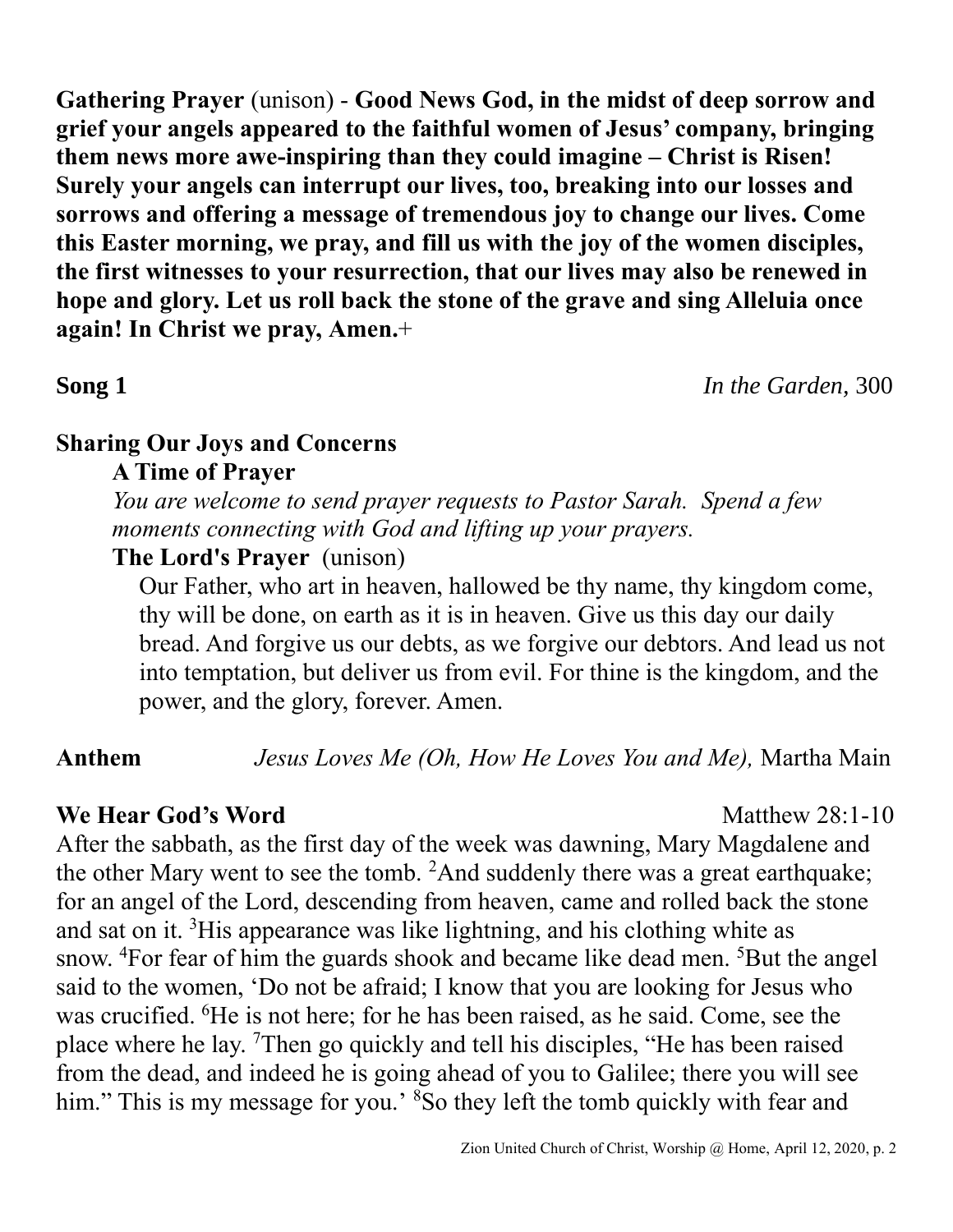great joy, and ran to tell his disciples. <sup>9</sup>Suddenly Jesus met them and said, 'Greetings!' And they came to him, took hold of his feet, and worshipped him. <sup>10</sup>Then Jesus said to them, 'Do not be afraid; go and tell my brothers to go to Galilee; there they will see me.'

**Song 2** *Christ the Lord Is Risen Today,* 288

**Meditation** *With Fear and Great Joy*

**Spiritual Practice of the Week** – Church members and some of our friends who have been engaging in our ministry through Facebook, submitted pictures of the spring flowers that surround their homes. Pastor Sarah has also been taking pictures of the flowers that are blooming around the Zion Grounds. When you received your worship materials, you should have also received a collage of these pictures that also includes our "Palm Prayer" picture submissions from Palm Sunday. Take a few moments to contemplate the beauty of the new, abundant life that is springing forth around us. Even in the face of death, hope that comes from Christ still blooms. Thank you to all who submitted pictures!

### **We Respond to God's Word with Our Giving Offertory** *Because He Lives*, Martha Main

Friends, we may not be together in person today as we worship, but the ministry of our church goes on. During this time when we are apart, we are still in need financial support for our ministry.

You're invited to take out your checkbook in these moments. As you write out your offering, be prayerful with each letter and number. In times such as these, when money becomes tight and our economy in under strain, God invites us to be generous and give what we can. These are gifts we freely give, as we are able and as we are called.

We ask that you please mail in your offerings to our office.

Zion United Church of Christ 8916 E. Troy Ave. Indianapolis, IN 46239

You can now submit your offerings on our website through a secure PayPal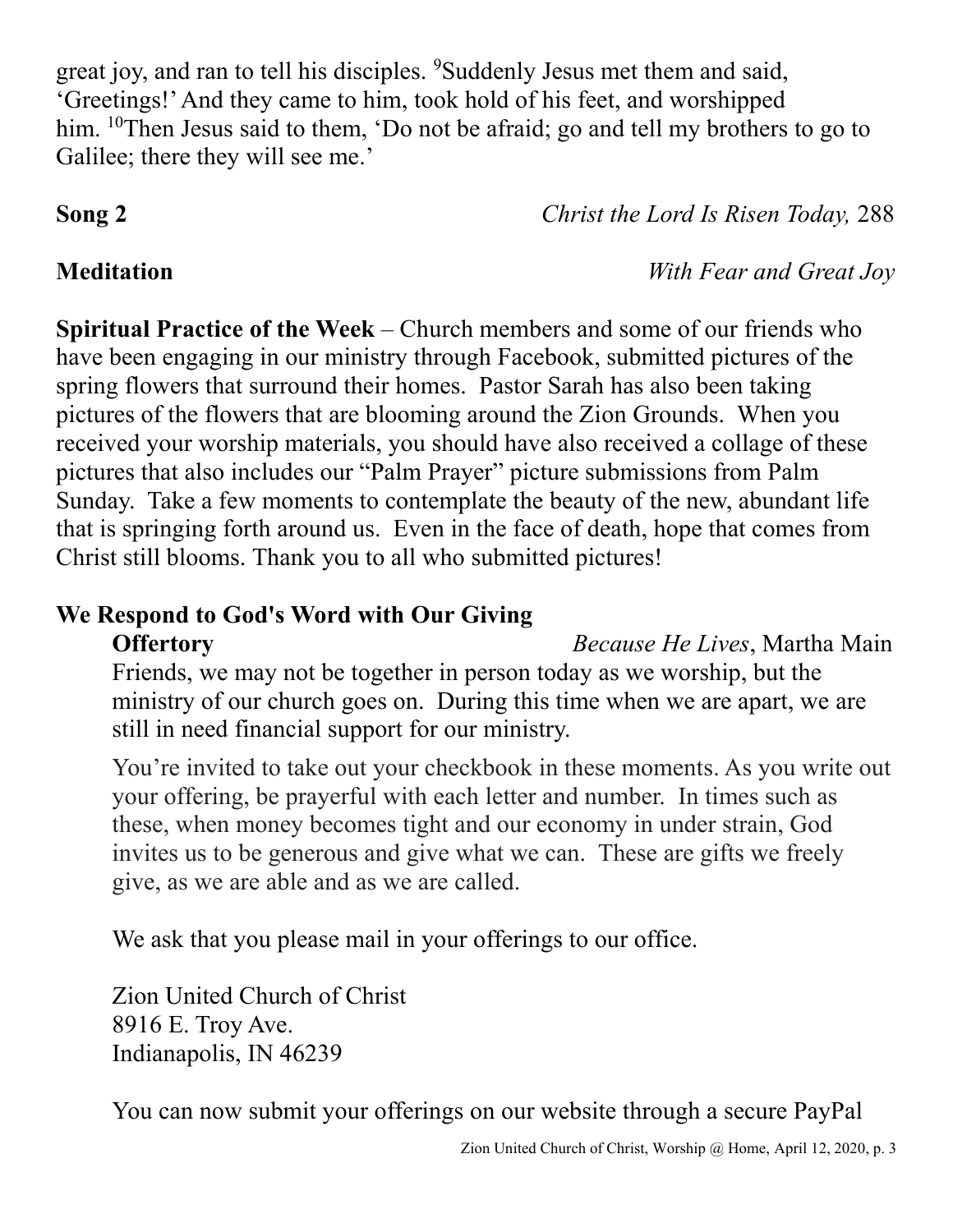donation button. Please know that PayPal receives at 2.2% processing fee and a \$0.30 transaction charge. You are able to set up reoccurring, monthly payments. Check it out on our website at www.zionuccindy.net/donate.

**\*The Doxology** (Please sing the version that is most meaningful to you) *Version 1*

*Praise God from whom all blessings flow; Praise him all creatures here below; Praise him above, ye heavenly host: Praise Father, Son, and Holy Ghost. Amen.*

*Version 2 Praise God from whom all blessings flow; Praise God all creatures here below; Praise God for all that love has done; Creator, Christ, and Spirit One. Amen.* 

**\*We Give Thanks** (unison) – **O God, you have become our light and our salvation – let these gifts open the gates of joy to all who hunger and thirst for your holy presence on this and every day. May they bear the gifts of Alleluia which we hold so dear, and give away with great joy. We pray in the name of our Risen Savior, Jesus the Christ! Amen.~**

**Song 3** *Because He Lives,* 447

## **We Are Sent Forth with a Blessing**

From darkness and despair, we find hope and joy. Christ is risen! We go forth in joy! From doubt and betrayal, we find trust and faith. Christ is risen! We go forth in faith! From suffering and death, we find healing and life. Christ is risen! We go forth to live! Christ is risen. Christ is risen indeed. Alleluia. $\sim$ 

Worship Notes: ~ Scifres, Mary. The Abingdon Worship Annual 2020. Abingdon Press. Kindle Edition. +UCC Worship Ways